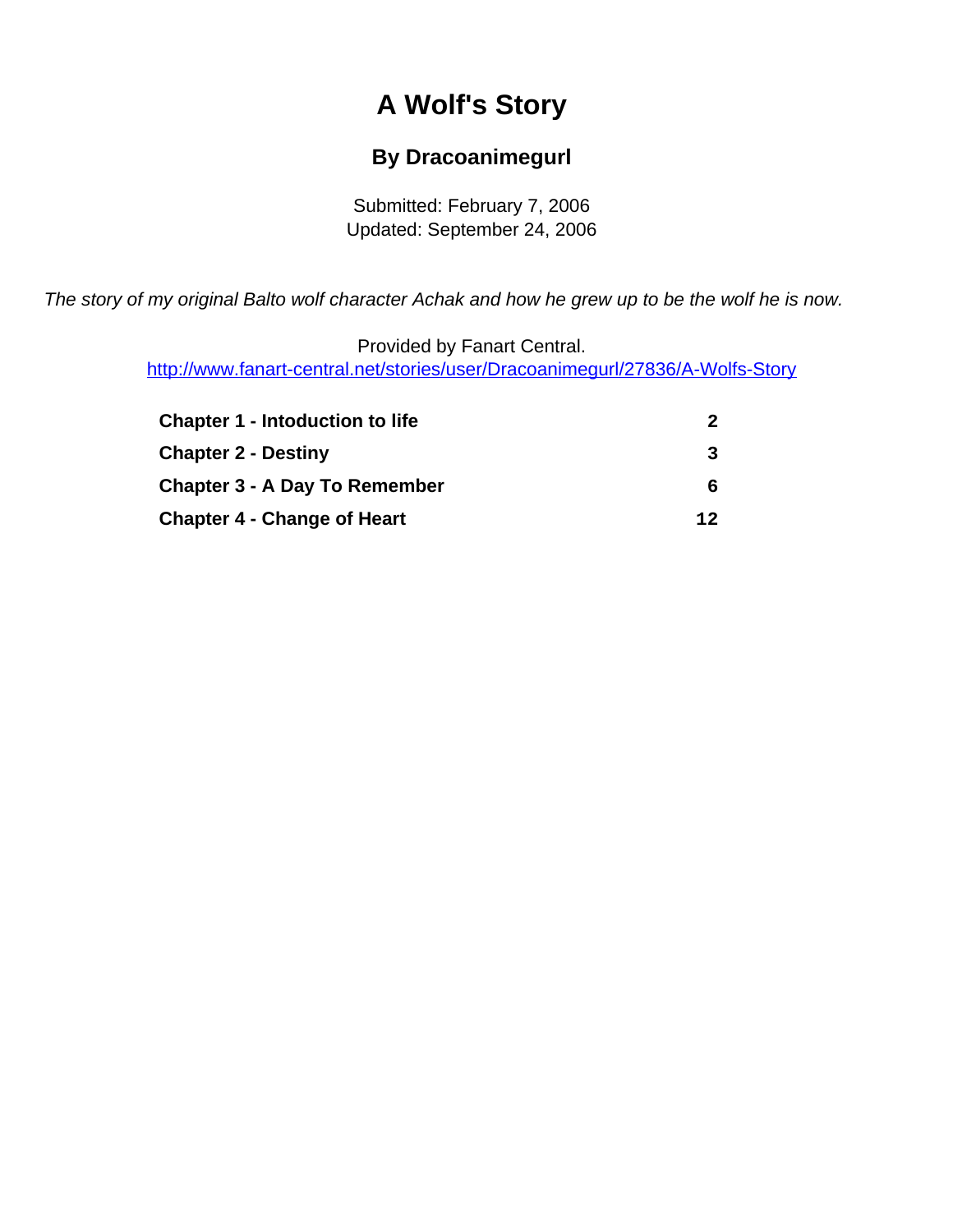# **1 - Intoduction to life**

### <span id="page-1-0"></span>**A Wolf's Story**

Draco

 Nome, Alaska, 1925. A place where, if you don't learn how to survive, you will soon die in the harsh arctic wilderness. Though in the case of one pack of creatures, a wolf pack, there is new life about to enter the world.

 In a cave located on a cliff, far from the borders of the town, the wolf pack all gathered around the main cave of their alphas. They eagerly awaited the birth of their alpha female Olathe's pups. Their head alpha, Cheveyo, a huge black wolf was pacing anxiously, and nervously outside the entrance in front of them. His midnight black fur glistened in the early morning sun, and his bright amber eyes skimmed wildly across the rocky surface of the cliff. All heads suddenly turn to the cave as a glorious noise filled the cool morning air. The sound of puppies crying within the cave. Sniffing the air, Cheveyo, curious and anxious to see his mate and their new pups, entered the cave slowly. In the dim light that managed to get into the cave, the alpha wolf could make out the figure of Olathe on the large bed of hay and leaves near the back. Black tail wagging gently in greeting, Cheveyo ventured closer to the nest. As he did, he could now see the small figures of the three new born pups curled up at their mother's stomach, suckling. Ears going erect, the large black wolf studied his new offspring. After a few moments, a smile stretched across his dark face. He lowered his head to lick his mate's face, noting the tired look in her blue eyes.

Olathe was a beautiful silver colored wolf. She was gentle and wise, the other members of the pack often came to her for advise. Yet as an alpha, she was still dominant when she had to be, putting her authority first when needed. And when the pack was out hunting, she was graceful and swift as she ran beside Cheveyo, her mate.

After giving Olathe a kiss, Cheveyo looked back down to study his pups. Two were the silver color of their mother, one with black tips. But the pup that caught the male's attention was the one in the middle. It's fur was a deep black and, down it's spine, there was a silver stripe that ran from it's forehead to the tip of it's tail. It's nose was also slightly striped in silver. Since their eyes were still closed, it would be a few days before the parents would see what color the pups eyes were.

``Two boys and one girl…'' Cheveyo's head turned back to the female at her statement. She just looked back at him, smiling, her blue eyes seeming to sparkle, even in the dim light.

 ``Have you named them…?'' The alpha's deep voice resounded on the rock walls of the cave. Olathe lowered her head to point to each pup with her nose. Nudging the all silver one, she gave it a brief lick.

`` This is Ayashi, your daughter...'' Moving to the opposite end to the darker silver and black pup, ``Takoda, your son…'' And, with a smile, the female moved to the middle, black pup. ``…Achak. After his father." Achak...name meaning `spirit'. The alpha male's name meant `spirit warrior'. At hearing the name, Cheveyo smiled gently, and lowered his gaze to his son.

``Achak…Yes. Our little spirit.''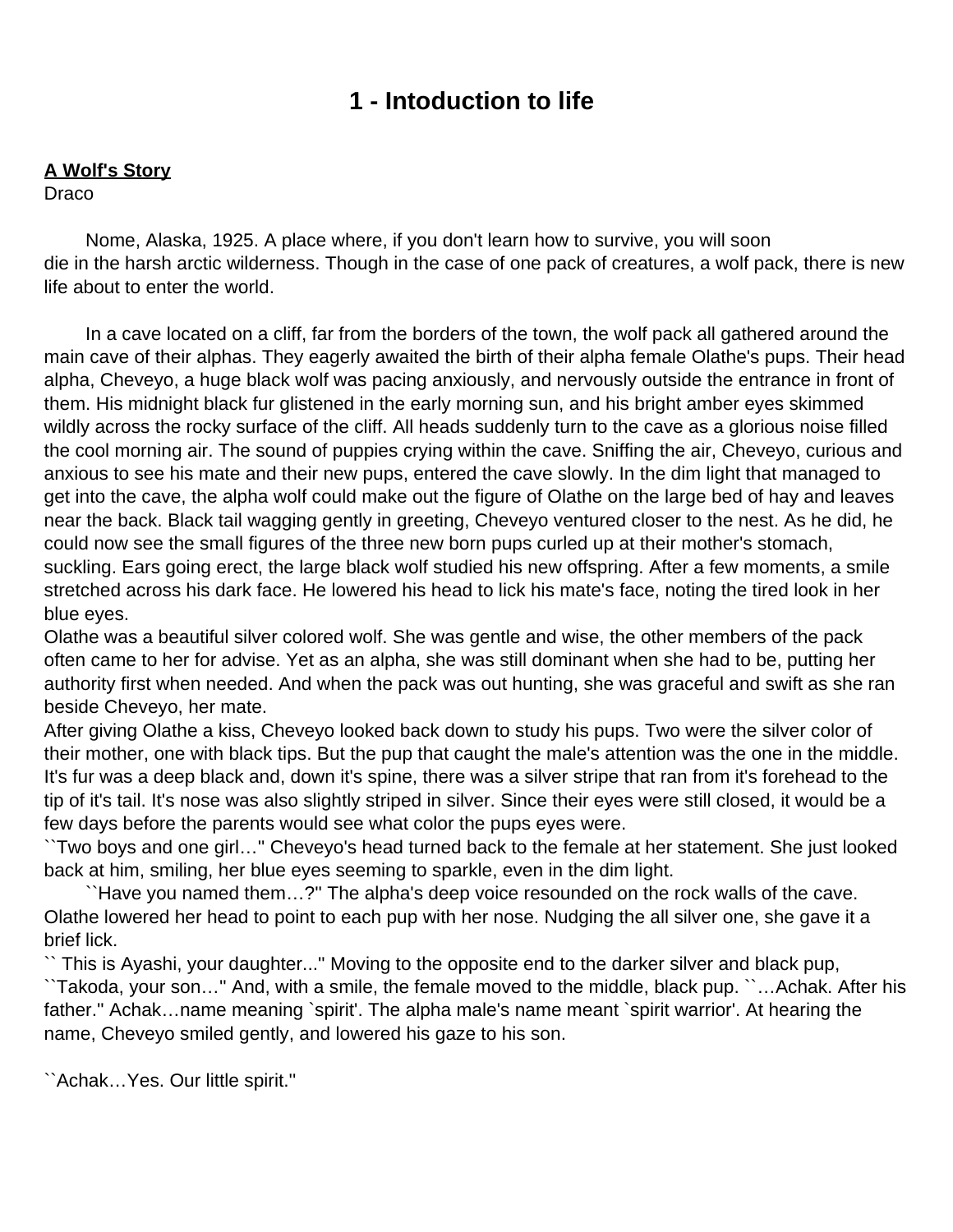### **2 - Destiny**

<span id="page-2-0"></span> On the far outskirts of Nome, 1926, deep in the woods, it has been a little over nine months. Olathe and Cheveyo's pups had grown, though they were still not fully grown. Takoda was still smaller than his brother Achak, who had grown considerably over the last few months. His black and silver striped fur was healthy, and shown in the sun. The young wolf also had piercing blue on black eyes, which stood out from his dark fur. Ayashi, or Aya, as her brothers nicknamed her, was not as big as her siblings. She had been smaller, even as a pup. It seemed she would always be smaller than the other wolves. Although it didn't seem to worry her; she could keep up with her brothers, being as swift and agile as her mother. It also became apparent that Achak was going to be a dominant male. He had already shown his authority to Takoda, who almost immediately showed he was going to be a passive wolf, by rolling on his back and exposing his stomach in submission. Achak would never actually hurt his brother of course, just bare his fangs or glare if his gray sibling went too far with trying to play when he wasn't in the mood. Despite this, the two brothers were close, almost never going anywhere without the other.

 Today, however, there was to be a treat for the three wolf pups. Their father and alpha male Cheveyo was going to take them off with him to show them their pack's territory. The young wolves needed to know the boundaries of their home, so they didn't get in trouble with the other packs if they got lost. Achak seemed to take the matter seriously, unlike Takoda and Aya, who were eccentric. Their tails wagging low but quickly in anxiousness, eager to get out further than the caves on the cliff. As they all headed out after eating, Cheveyo spoke to them.

``Now my young ones…I want you all to have fun on this excursion, but you must also be careful. We are not the only predators in this forest.'' Ayashi paused in her wild running around with Takoda, and came up to lope beside her father.

``Do you think we'll see any today?'' she sounded a bit fearful, disliking the idea of coming face to face with a bear. With her small size, she wouldn't stand much of a chance alone with a bear. But Cheveyo shook his head.

``Probably not today…most of them are at the rivers.'' This information seemed to give the female much relief, as she once more ran off to explore with her brothers.

 Nearly half the day was gone, and the four of them had still not seen the whole territory, and had stopped to take a break from all the traveling. There was a small fresh water spring that was running through the woods there, and Takada, Aya, and Achak soon found themselves getting soaked from wrestling in it. Watching from a safe distance, Cheveyo smiled to himself as he observed. It was good for his pups to practice fighting, even in play. Suddenly, ears and tail going erect, the large black wolf looked off into the trees. He had smelt something. Something that wasn't suppose to be there. Golden eyes narrowing, the alpha looked back at his offspring. Could he leave them alone while he went and scouted? They were certainly old enough to be left alone…but this was their first time away from the caves! Getting another whiff of the scent, he knew he had to go. There was more than one intruder in his territory. It smelt like another wolf pack. Passing by the three adolescent wolves he glanced quickly at them, catching Achak's eyes.

``I'll be right back…you stay here with your sister and brother..'' he tried not to make it sound serious, not wanting to scare him. But Achak seemed pretty calm about it, though a little nervous. He had gotten a little whiff of the foreign smell as well. Nodding to this father and glancing at the direction the smell had come from, he watched as Cheveyo trotted off into the woods silently. It didn't take long for his two siblings to notice their father had gone, coming over to Achak. Takoda the water off his coat, it flying off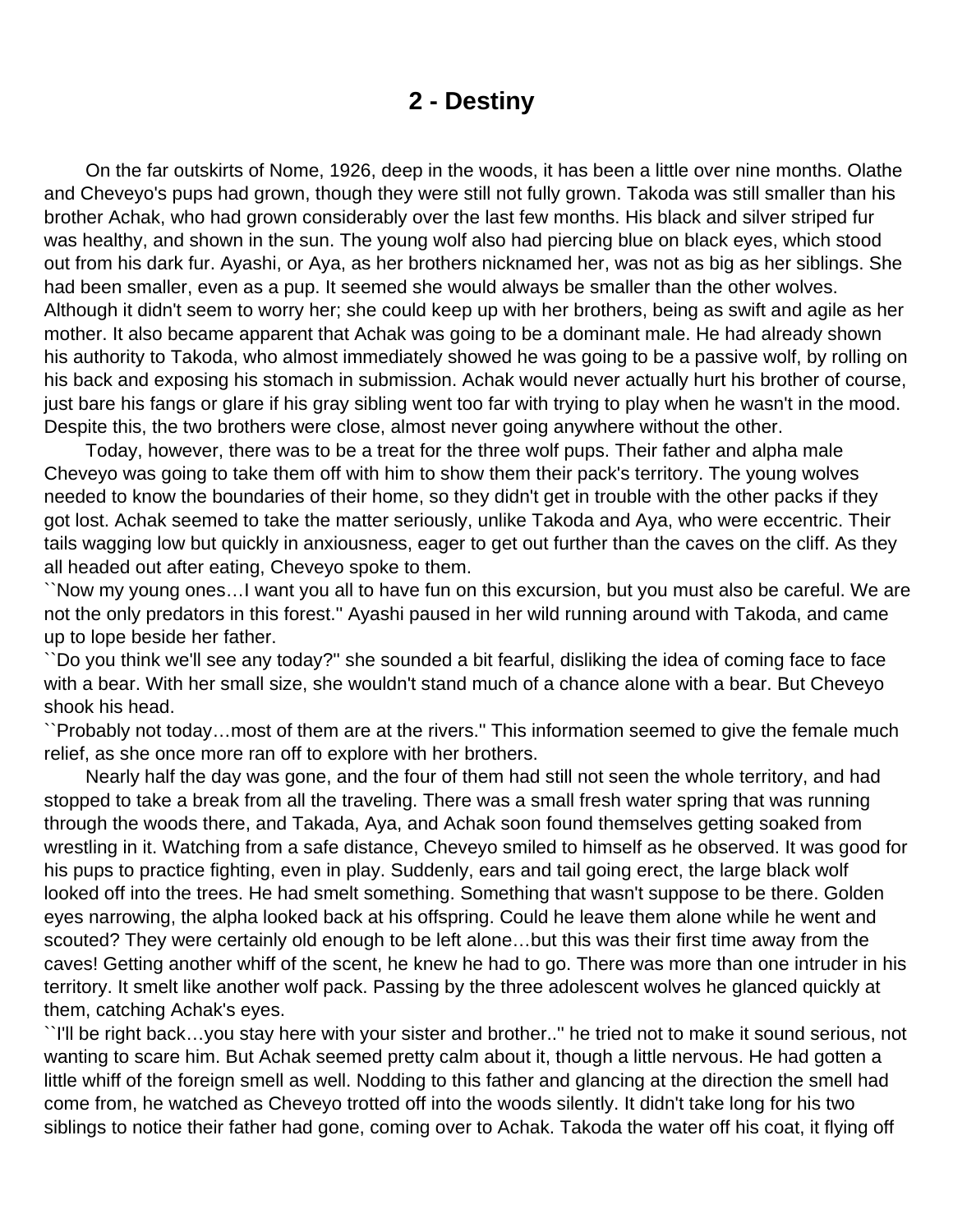his fur and going off in every direction. Aya jumped away, unwilling to be drenched again.

``Where's father?'' she asked as she glanced around, looking increasingly worried.

``He said he'd be right back…''replied Achak, who had moved to lay in a patch of sun coming through the trees to dry off. Seeming satisfied with the answer, Ayashi started exploring the perimeter of their resting place. As she went off beyond Achak's sight, he began to get a bit uncomfortable. That scent was much closer now, and there was no sign of Cheveyo. Takoda now seemed to smell it, as he glanced around them nervously, ears twitching back and forth, listening. His black tipped tail was erect, and he was slowly edging his way closer to his brother. Both of there heads shot around as Ayashi suddenly came shooting into the clearing. Achak jumped up, along with her, the scent was practically on top of them. This made him agitated, as the fur on back of his neck and haunches rising, and his pupils shrank. Ayashi scrabbled over to her two brothers, panting. Takoda frowned worriedly at his sister, at the fear in her blue eyes.

``What is it, Aya? What did you see…?'' Achak looked up as he heard the sound of something approaching. They were wolves, but the three of them had never seen these ones before. There were four of them, all looking about the same age as Achak, Takoda, and Ayashi. One, whom Achak guessed was the oldest and leader of the group, was a dark brown and white wolf with dark eyes. The other three wolves were either gray or light brown. The black and white one sneered at them, then glanced at Aya. ``Well, there you are, cutie…why'd you run away?'' We just wanted to say hi.'' Ayashi scowled at that, as did her two brothers, though it seemed to infuriate Achak. Takoda remained quiet, tail ridged. As the black and white wolf made a move towards Aya, Achak growled deep in his throat, stepping over his sister protectively, who had huddled down next to him.

``Stay away from my sister…'' This seemed to make the gray and brown wolves stop, a bit fearful. Achak was big for his age, and looked quite intimidating as the black and silver wolf was all ruffled. ``Hey, Nayati, maybe we should-''

But Nayati didn't seem too worried, but he too had paused, looking back to his group.

``Don't be such puppies…'' turning back to Achak, he grinned, showing his teeth. ``And what if I don't, eh? What are you going to do about it?''

 Achak bared his fangs as a warning. In a brave move, Takoda moved forward towards the other wolves.

``Why don't you all just go and leave us alone?'' Nayati seemed to ponder this, even tilting his head a bit. ``Hmm, how about not…and I do this!'' He lunged at Takoda, taking him by the scruff and flinging him down. But just as the black and white wolf was about to attack again, he found himself knocked harshly to the ground. Opening his eyes, he tried to get back to his feet, but quickly found himself shoved back down. Looking up, his dark eyes locked onto two very piercing blue eyes. The eyes of the very big, very pissed off black and silver wolf standing over him, white fangs bared, and ears pinned back angrily. Baring his own fangs, Nayati once more tried to struggle and get up, but was suddenly met with the other wolf's jaws around his throat. Quite surprised at that, Nayati kicked out with is back legs, but was only met with more pressure from Achak's jaws. The black wolf was not going to move from over him. Nayati found himself growing fearful, and he froze up at the powerful authority that the blue eyed wolf gave off. Another snarl from Achak moved Nayati to move his body from aggressive to passive, ears going back as he broke eye contact. Even going as far as trying to nudge Achak's muzzle, he was once more disciplined with a sharp snap to the face. Finally, after a few minutes, Achak lifted his head to glare down at his captive. It was truly an intimidating sight.

``If I ever see you near my brother or sister again…You. Will. Regret it.!'' To emphasize his point, he snapped at the other wolf's face, which earned Achak a fearful grimace. Nayati swallowed. ``Do you understand me…?'' The defeated wolf below him nodded. ``Now, get out of here…'' Takoda, who had gotten up after his brother had body tackled Nayati, stayed away from the two, along with Ayashi, who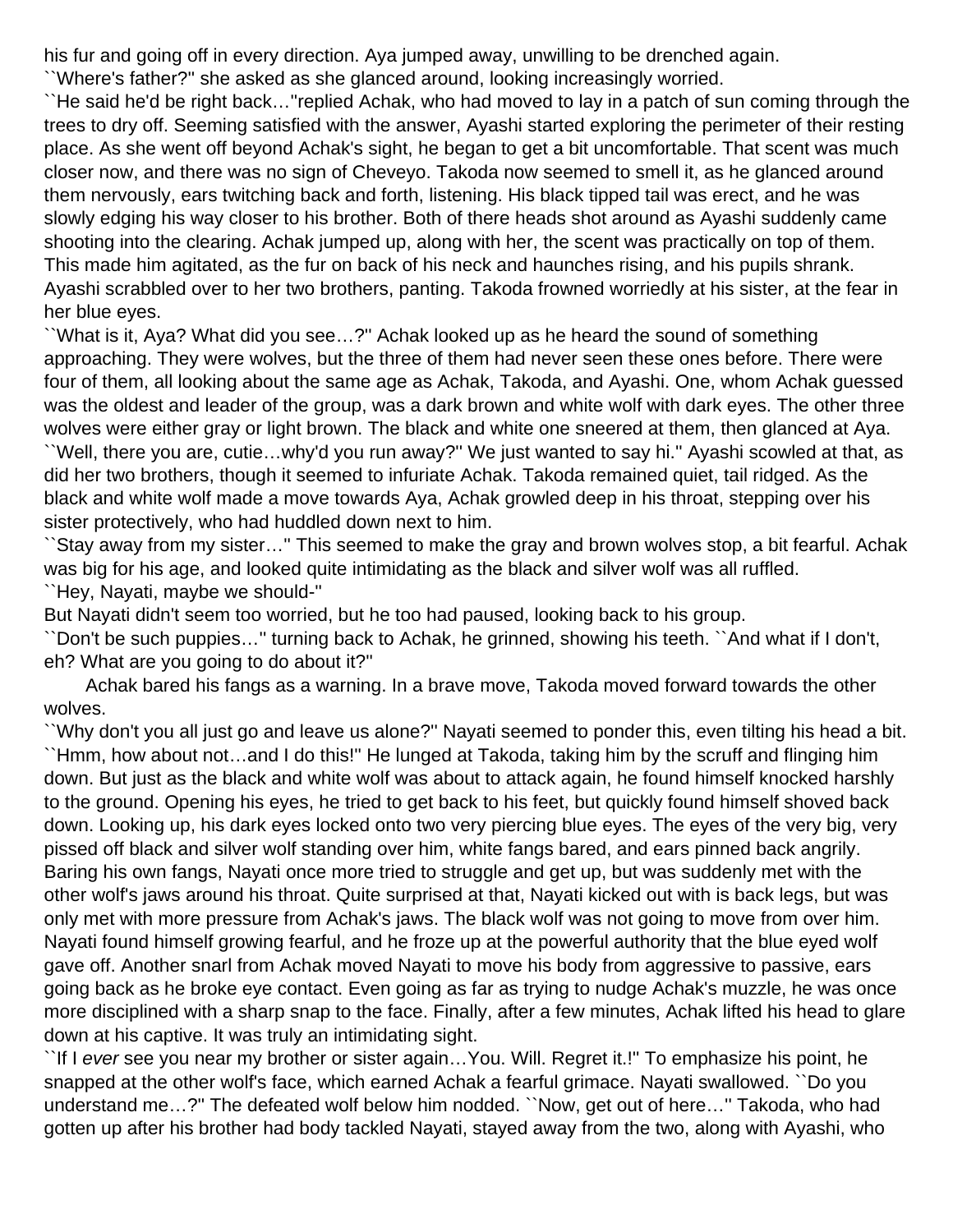was looking on in awe. Achak moved off of Nayati, who got up slowly, remaining lower than the one who had defeated him, tail tucked between his legs. Watching Achak cautiously, the black and white wolf headed back towards his group, who had lowered their heads almost to the ground in equal submission at just seeing the force the black wolf had shown. Achak then snarled and made a small charge at them, causing Nayati to scrabble away with a yelp with his pack.

 Once the four wolves disappeared, Takoda and Ayashi ventured carefully towards their brother. Wagging their tails in a friendly way, Aya was first to make a move, nudging Achak under the muzzle in an affectionate but passive manner. Almost instantly the raised fur on the black and silver wolf settled, and his body relaxed. ``Are you two alright…?'' The tail wagging increased as Takoda smiled.

``We are unhurt…'' Aya joined her brother in smiling.

``Thanks to you.''

 They didn't get to say much more before they heard the sound of something approaching again. Sniffing the air, the three young wolves turned at the familiar scent as their father came up. Takoda and Ayashi beamed excitedly.

``Father, you're back!'' Cheveyo smiled back going to his charges. As he did he stopped, then lowered his head to sniff at the ground.

``This is the same scent from the other pack…what happened here while I was away?''

``Oh, you should have seen it father! There was these wolves that came and tried to pick a fight with us, and one of them attacked Takoda-'' The large alpha seemed shocked by this. Who dared attack his pups?!

``Attacked Takoda?'' instantly he was sniffing at his son, checking for injuries. ``What is the name of this wolf who attacked you...?" Takoda seemed a little embarrassed.

``His name was Nayati.'' Aya piped up again.

``Yes, but Achak jumped in and protected us, fought him, and chased him off!'' Cheveyo now looked over at Achak.

``You fought the wolf?'' Achak stepped up, nodding.

``They were harassing Aya, provoked us, and attacked Takoda, and I wasn't going to stand for it.'' Cheveyo looked at his second son a few moments, then smiled proudly.

``You will make a fine alpha someday, Achak…'' To this Achak smiled back, tail swinging a bit. ``Now, lets head back to the cave. I think that was enough excitement for one day. I can show you more tomorrow…'' As they began their way back through the forest, Achak came up beside his large father, curious about one thing.

``Where the wolves we saw today from the same clan…?'' Cheveyo glanced down through the corner of his eye at Achak, then forward again.

``Yes, they were from the wolf pack called the Chogun clan…that wolf you fought earlier is probably the alpha's son.'' Achak pondered over this a few moments, then glanced over his shoulder at the direction the Chogun clan's scent had come from.

Nayati of the Chogun clan…May we never meet again.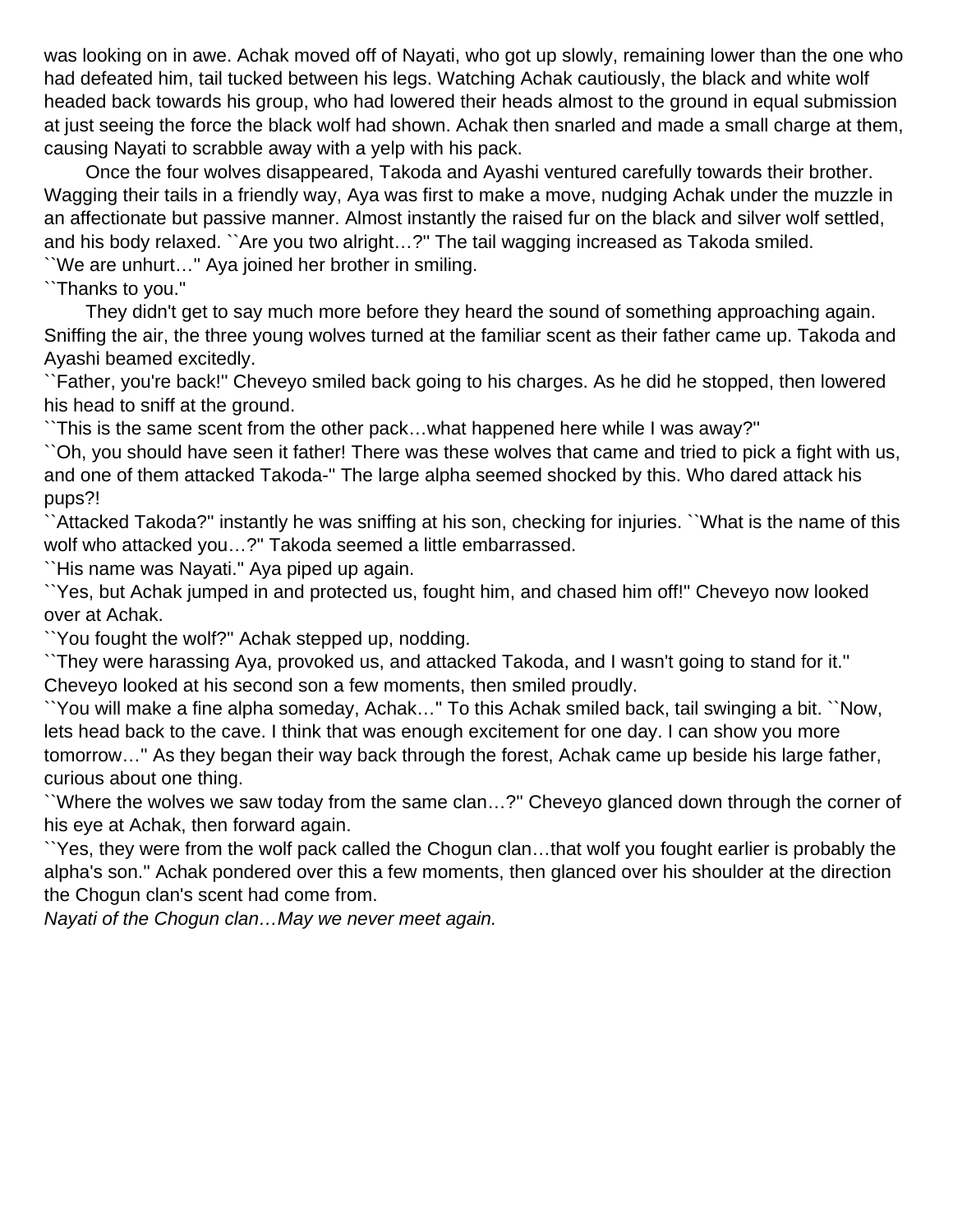# **3 - A Day To Remember**

<span id="page-5-0"></span> The sun was bright the next morning, but the weather had begun to turn cold again. Winter was on it's way. It would not, however, stop this day's purpose for Achak, Takoda, and Ayashi. Their father Cheveyo was going to take them around the rest of their pack's territory. Takoda and Aya were not quite as excited today, still a bit cautious from their encounter with the four wolves the previous day. But their father gave them comfort in saying that those wolves wouldn't be back. Encouraged by the reassurance, Takoda and Ayashi forged ahead once they were off, exploring again. Achak also explored, of course, but remained closer to his father. The large black alpha was teaching him, telling him what to do if he got lost, or showing him how to see what time of day it was based on the sky. The young wolf took in all the information seriously, knowing it was important in learning to survive.

 The day was danger free, as the four wolves trekked around the border of their territory. As promised, there were no sign of the wolves from the day before. Eventually though, Takoda and Ayashi got tired, unused to traveling long distances. Achak seemed fine, though a little weary, was still eager to know more. Cheveyo inwardly smiled at that discovery. Yes, Achak would, indeed, make a good alpha one day.

``Dad, can we go home, my paws hurt…!'' Little Aya padded up to her father, Takoda soon after, both looking tired from the long day. A little ways away Achak rolled his eyes. Not that he was mad; if anything he was sympathetic towards his siblings. It had been a long day, and even his own paws were a bit sore from the walking.

Cheveyo gazed down at his two pups, then smiled crouching down a bit to their level.

``Yes, we can head home now, it's been a long day for you three, I'm sure.'' Ayashi and Takoda nodded, tails wagging slightly in agreement. Straightening once again, the large black alpha started forward, back towards the caves. Achak was slightly disappointed in having to go back already, but followed obediently by his father. Soon enough his disappointment was spoiled as Takoda started to try and get his brother to play, biting at his legs and tail, making little growling noises to try and engage his bulkier, quieter sibling. At first the silver streaked wolf shook his brother off, not really in the mood for play. But when Takoda surprised Achak, and tackled him, it sent them both rolling over each other. When they stopped, Takoda ended up on top, being the lighter of the two, with Achak on his back looking up at his lighter colored sibling in surprise. But that seemed to cause the reaction Takoda had been looking for, as the black and silver wolf pawed at his brother's stomach, and biting at his legs until he was free. Darting off with Achak in chase, Takoda didn't get very far before being body tackled by the larger of the two. After tumbling a few feet, it was Achak that came up on top this time, smirking down at his brother. Takoda grinned back, tail wagging. Suddenly a weight plowed into Achak, though it wasn't enough to knock him over. Looking down, he saw Ayashi gnawing on his leg playfully, looking back up to him with her blue eyes. But that seemed just the right amount of time for Takoda to wiggle out from under his bigger sibling and take off again after kicking some snow at him. Ayashi then giggled and ran off after Takoda. Shaking the snow off his muzzle, the silver streaked black wolf gave chase once more, and once more quickly cornered the two.

``I've got you now…'' Hunkering down on the ground, looking ready to pounce, he paused at hearing something approaching him. Before Achak even knew it, Cheveyo had charged up and tackled him, chuckling and pinning his son with a paw.

``Who's got whom, now.'' he watched in amusement as the younger under him squirmed and kicked, biting at his father's legs. It was all play of course, Achak enjoyed rough-housing, but since neither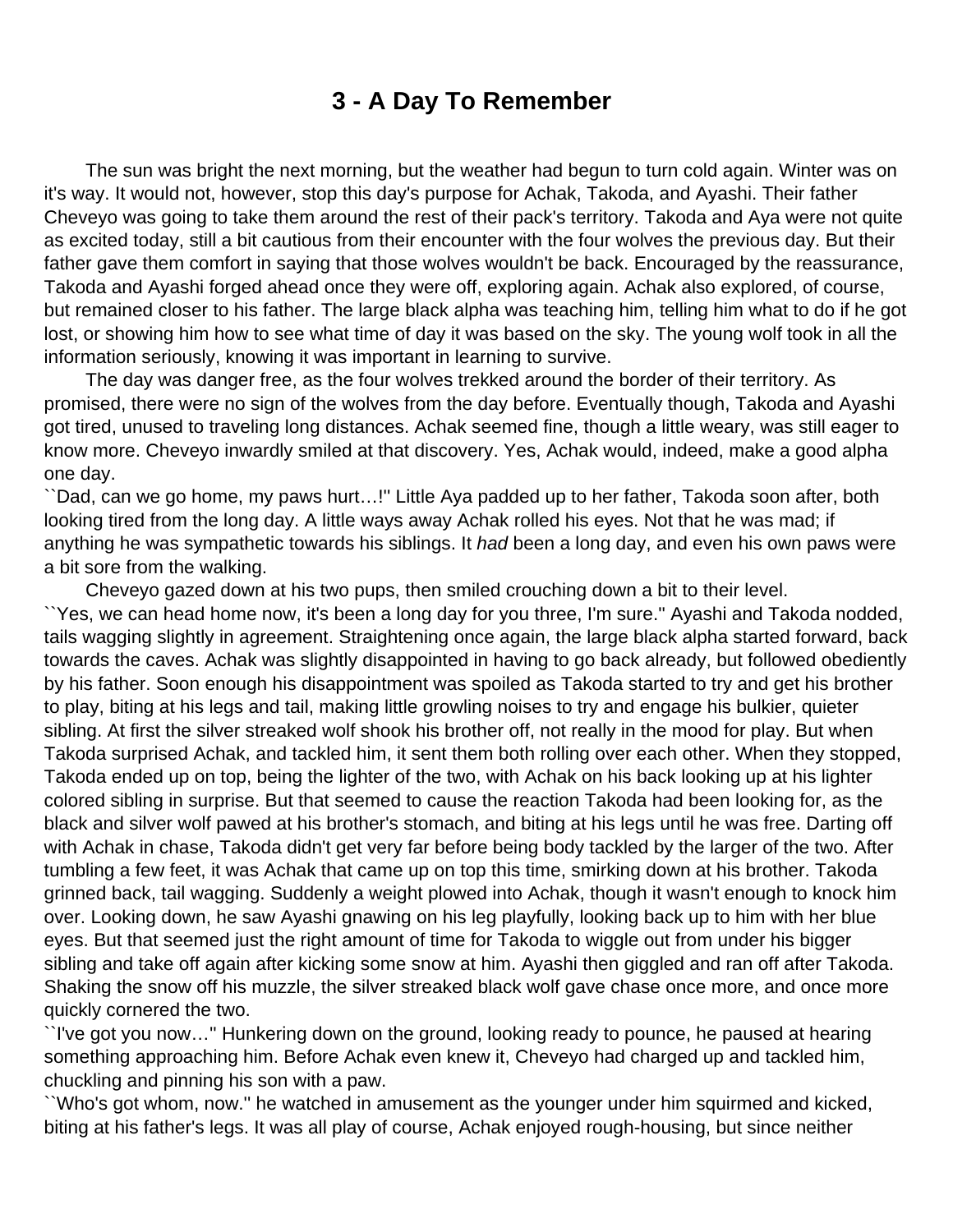Takoda, nor Ayashi could match up to him, Cheveyo often stepped up to fill in. Besides, it was good practice for him for when he would have to fight. Although the great black alpha was his father, he was also still the alpha, which meant he wasn't always free to play with the young wolf. That was when Kanook, the second in command, and Cheveyo's best friend came in. Kanook was a deep chocolate wolf with cream-colored markings and dark blue eyes that almost always shone with mischief. The older wolf was also Achak's adopted uncle, and often looked after him and his two siblings if his parents were busy hunting or anything else related to the pack.

 After some good-natured rough-housing, Cheveyo gathered up his children and they all set off toward their caves again, and although the young wolves were beat by now, they still ran to greet their mother as she came out. Aya yipped happily and jumped up to lick at the silver wolf, who returned the affectionate gesture.

``You all had fun, then, I presume..?'' glancing up at her mate, she nuzzled him as he approached. ``Yes, now they have seen our territory…'' At that Aya had to pipe in.

``It's so big! My paws hurt from all the walking..'' he pouted, her ears dropping tiredly. Olathe smiled at her daughter, turning to go into the cave with her.

``Why don't you go rest then, hm?'' As they disappeared, Cheveyo turned to glance at his sons, one looking about to fall over asleep, being Takoda, and the other just as weary, but trying to hold out. It had been a very long day for them. Calling their names, the large black wolf soon sent them inside to sleep as well. Soon after, Olathe returned from inside, padding over to join her mate at a cliff. The sunset that was painted across the sky gave everything purple, red and pink hues, even glittering off the midnight black of the alpha's fur. Sitting down and gazing out at the sky, the female sighed. ``It's beautiful, isn't it? Spring is nearly over…winter will soon arrive. It will be their first winter…'' Their, referring to Achak, Ayashi and Takoda. A soft smile stretched across the black male's face.

``It will…And the caribou will be migrating again as well.'' It wouldn't be long now until Cheveyo would take Achak out to achieve his first kill. He was sure the young silver streaked wolf would succeed; it shone in his bright eyes.

 The two wolves sat together in silence, just watching as the colors in the sky blended together and darkened as the sun set behind the mountains. Tomorrow would be a new day, and for their offspring, even more adventure was to come.

 The days had soon grown shorter as spring died, and winter was born to the land. The nip of the cold winds confirmed the season change, and a light snow often sprinkled, covering the ground and trees, and making them glisten in the dim sunlight. But as cold as it was already, nothing could dampen Achak's spirit today. Today, his father was taking him out for his first real hunt. The caribou were beginning to migrate, the perfect time to stock up on meat for the winter months ahead. The sharp winds played with the young wolf's fur, which was beginning to lengthen and thicken to keep him warm. His bright ice blue eyes scanned out over the cliff surrounding the caves, anxiously awaiting his father. ``It looks like your ready then..'' Came the smooth laid back tone. But it was not Achak's father who had spoken. Kanook walked up next to his adopted nephew, looking out towards the river where they were to head that morning. Achak gazed up at his uncle, looking a bit irritated.

``Is my father ready? Shouldn't we go before we miss the crossing?'' Kanook smiled patiently. ``He is coming, be patient. And do not worry, we will not miss the crossing, even if the sun rises high into the sky. There will be plenty of caribou for weeks.'' But the older wolf could understand Achak's anxiousness. He wanted to prove himself, become a true member of the pack; not just the alpha's son. Light padding aroused the two wolves attention and they turned, seeing Cheveyo emerge from the cave with the other members of their pack. Olathe was going to be staying behind to watch Takoda and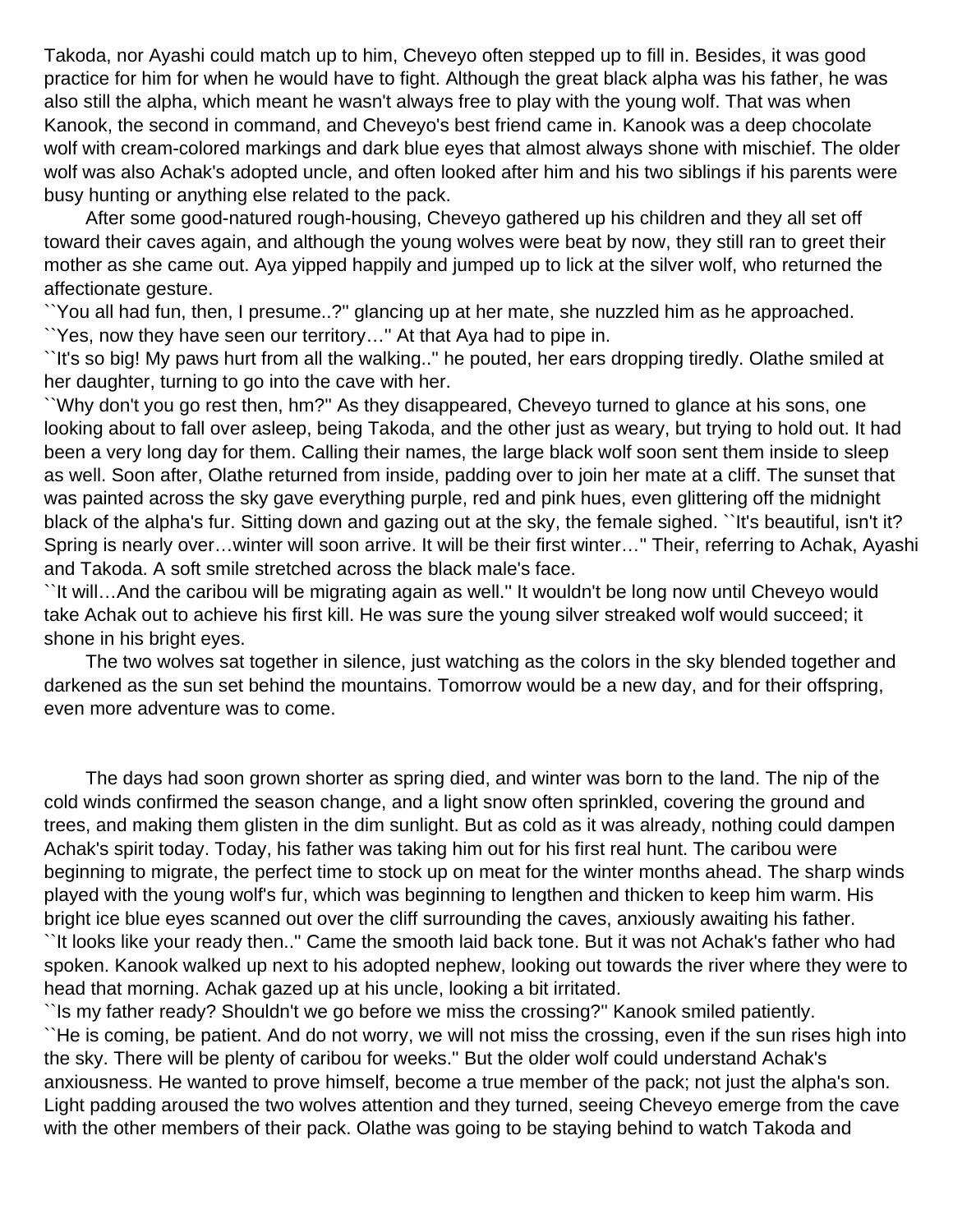Ayashi, who weren't quite ready for hunting yet. The alpha walked up to his son, seeing with pride as he noted the fire in the bright eyes. Achak was ready.

``Lets head out then…'' yips and howls sounded at that. Everyone was excited. Following his father and Kanook, Achak stole a quick glance at the three staying behind. Olathe barked encouragingly at him, followed by Ayashi and Takoda, tails wagging. Replying back with his own bark, which had already deepened with age, the young black wolf ran to catch up with the pack.

 The pack stayed together until they reached their destination, where they broke off into smaller groups. Achak stayed with Cheveyo of course, his nerves buzzing with anticipation. He could barely sit still, but forced himself to pay attention. His father was teaching him about how the pack worked in one unit, first surrounding their prey, then herding it away from the rest of its kind, then finally taking it down together.

``Now, Kanook will give a signal when he and the others are in position. They'll then chase out a few of the caribou from the herd. That's when we jump out and help attack. But be careful of their hooves and antlers, they're sharp, and they are capable of tossing you right into the air.'' Nodding, Achak watched from their position in the trees as the caribou out in the open began to cross the river. They didn't seem very big now, but what his father had told them, caribou were very large, and often took a good few wolves to take down a full grown one. Some of the wolves had suggested he go after a young caribou, but how was he suppose to prove himself if he took down something he knew he could kill. No, Achak was going to help his father bring down a buck today. So they waited.

 After a while, Cheveyo glanced around. What was taking Kanook and his group so long? They should have gotten into position by now. A light rustle from behind revealed a few of their group. They looked anxious and a bit worried.

``Leader, where is Kanook's signal?'' Had something happened? Achak glanced around at the other wolves, now wondering that as well. Cheveyo frowned, his golden eyes scanning.

``Maybe we just can't hear them?'' another wolf offered. But there didn't seem to be anything wrong…so where was Kanook's signal?

 That's when they heard it. It made every wolf there's fur stand on end. A sound that sent chills down Achak's spine all the way to the tip of his tail. It was a gunshot. All the wolves were tense, ears and tails erect, facing towards the direction the noise had come from. The wild fear in every eye only increased the young wolf's nervousness, and now worry. Worried for his uncle, fellow pack, and his own group. If there were humans were here, and they had guns, that only meant danger. Another shot rang out , and a few wolves jumped or winced, lowering themselves down to the ground. But Cheveyo's fur just rose on his neck. Even more shots, and some birds flew out from the trees. Some of the caribou bellowed and quickened their pace through the river. No. Things were not alright! Those shots were coming from the other side of the river! Achak looked over in surprise as his father stood up. The other wolves noticed too.

``Leader? What are you doing?'' With his black coat, the alpha would be seen relatively easy by the humans.

``Those shots are coming from the direction Kanook went off to…'' A few collective gasps answered, even from Achak. The young wolf looked off to the other side of the river. Before he could think any more, his father growled. ``You all stay here…'' Achak's bright eyes widened. Cheveyo was going?! ``Leader! They'll see you!''

``It's too dangerous!'' The warnings seemed to fall on deaf ears, as the dark alpha stepped out of the bushes. Jumping up, Achak finally found his voice.

``Father, I'll go too!'' Golden eyes snapped to his form.

``No. You'll stay here with everyone else.'' Rebellious blue eyes stared back at him. Achak had never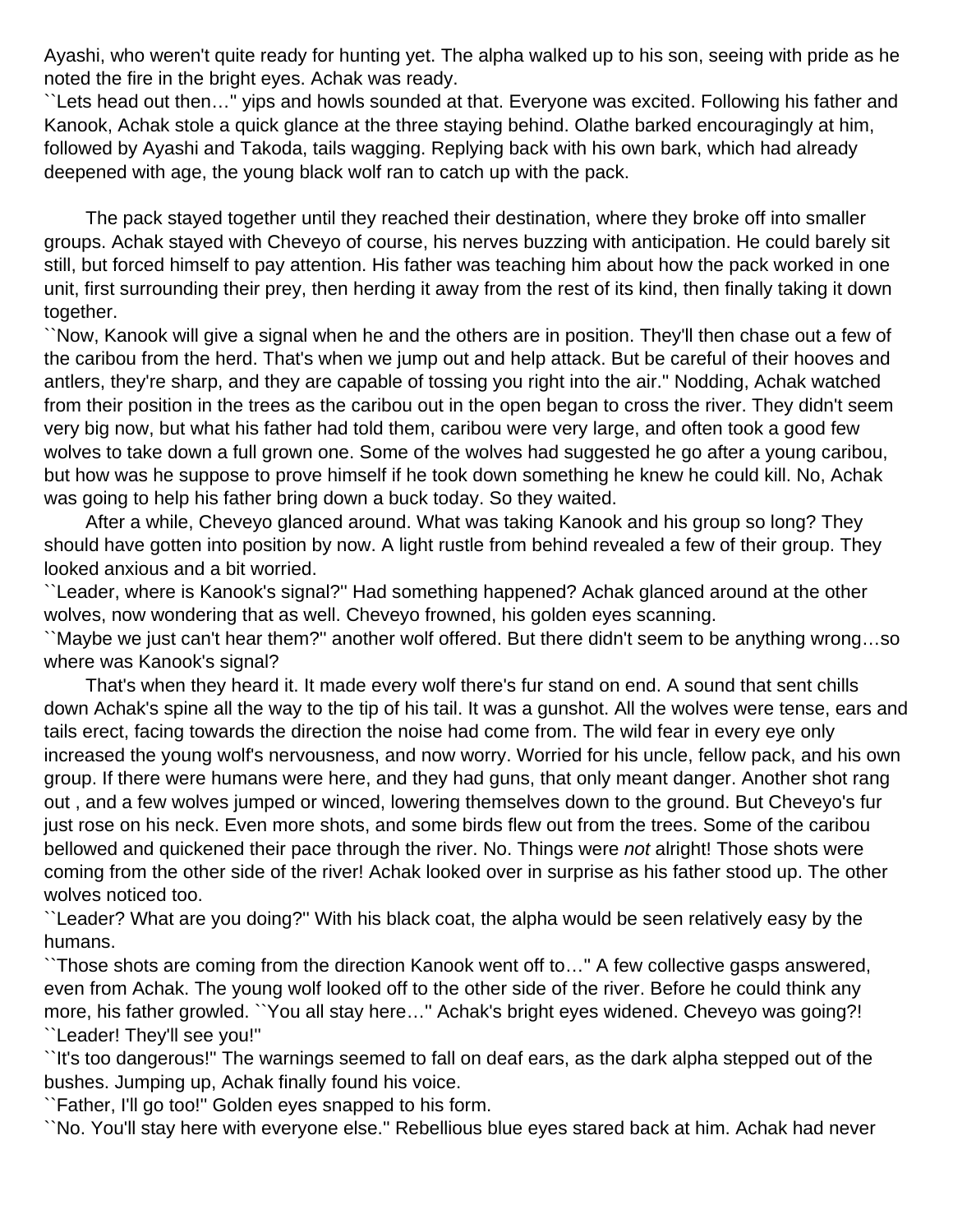gone against his father's orders, but this was serious.

``Kanook and the others! They-''

I'll go and bring them back. I will not allow you to put yourself in danger. You will stay here and wait. Do you understand?'' For a moment it seemed the silver streaked wolf would refuse. But then the wolf sat down back down, ears relaxing and tail lowering.

Yes, sir…'' He remained where he was, lowering his gaze to the ground, feeling defeated. Cheveyo turned back around, slipping out of the bush and out towards the river. Achak and their small group took to surveillance, watching and listening for anymore shots or disturbances. But it was quiet now, save for the caribou. Then all of a sudden, a few minutes later, a barrage of gunfire rang out, surprising everyone. Achak jumped up, eyes wide in horror as he and the others could hear yipping and howling along with the shots. He couldn't just sit here and wait anymore! Not while his father, Kanook, and the rest of his pack were in danger. With a determined growl, the black and silver male shot out from the cover of the bushes, ignoring the shouts to come back, to stop. Achak wasn't slowing down now. Darting towards the river, he didn't even flinch as the caribou panicked at the sight of a wolf coming at them. Once across the river, fur soaked, but not about to stop, the wolf continued on towards the woods.

 Slowing, only to catch a scent, Achak's nose wrinkled at the other smell; human. Humans, like his father said, had a distinct, bad smell. Once he finally caught up with his father's scent, he followed it to a small cliff, and looked down. To his horror, he saw his father and Kanook, cornered up against a rock wall, by two humans. Only one had a gun, the other that stood behind held a big stick. Cheveyo's dark fur stood up threateningly on his back and neck, golden eyes wild with fury. He stood in front of his best friend protectively. The chocolate colored wolf was crouched down, his fur darkened at his shoulder. Kanook had been shot?! But despite that fact, his lips were drawn back across his fangs, snarling along with the black alpha. It was a side of his uncle Achak had never seen. Kanook, with his usual friendly, laid back, yet mischievous personality made it seem the wolf didn't have a mean bone in his body . But then again, Achak had never really given it much thought; Kanook was second in command for a reason. But, snapping out of his thoughts by the cocking of the gun, the young wolf thought desperately. If he didn't do something fast, that man would kill his two family members! As the gun came up to aim, something in the black and silver wolf came to life. With an angry snarl, Achak launched from the cliff with a great leap. The human below didn't even have the change to figure out what was happening before the weight hit him, and knocked him to the ground. The second human gasped, dropping his big stick. Maybe it was the site of a n over-average sized young wolf with his white fangs dug into his partner's neck, bright blue eyes blazing. Blood dripped from the man's neck, as he hung limp in Achak's jaws. Dead. The angered wolf didn't care, dropping the body with a thump to the cold ground. Glancing over to his father and uncle, who both seemed to be in shock with surprised looks on their faces, his own softened. It was then that Cheveyo spoke up.

``I told you to-''

``Cheveyo, he saved our lives just now…don't discipline him for it.'' The black alpha looked ready to say something else, but stopped, then suddenly charged for his son.

``Get down!'' Achak did so, ducking down to the ground as his father shot over him with a snarl. Turning, he saw that it turned out that his father had pounced on the other human, who had been about to bask him with that big club-like stick.. Kanook limped over.

``Leave him…we should leave.'' Cheveyo snarled a bit more at the human he now had pinned under him, earning him a frightened yelp. But then getting off and joining his friend and son, looking to Kanook.

``Can you walk?'' Kanook tilted his head, [putting on one of his typical lazy grins. ``Tis but a flesh wound. Still got three legs to get me back. I'm fine.'' Achak didn't quite know what to think about the conversation, but agreed that they needed to leave. All of them taking off back towards the river, they didn't give the cliffs a second glance.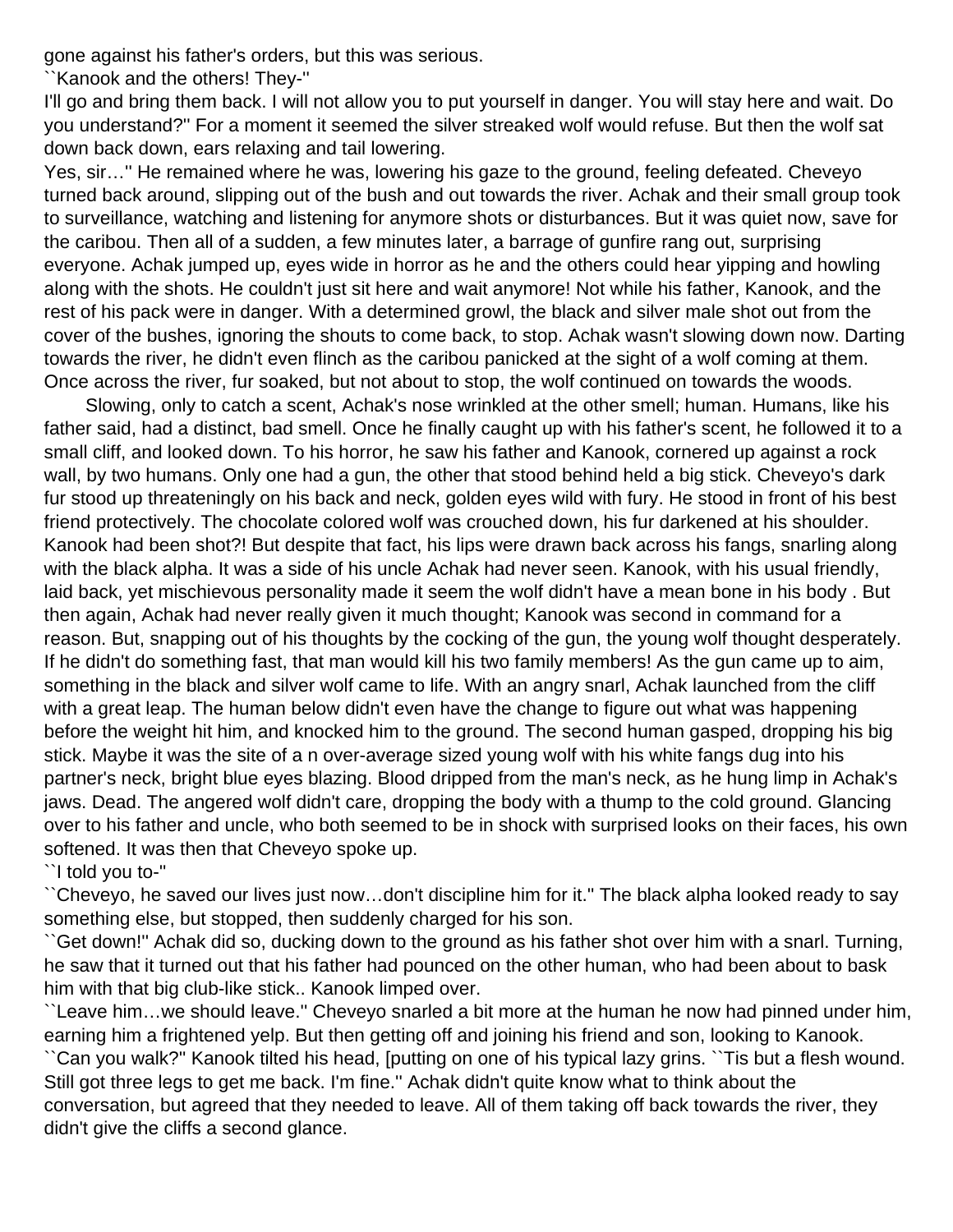Halfway to the river, Kanook stopped. ``I told my group to run and meet up at the old caves. I shouldn't keep them any longer.'' Cheveyo nodded.

``Alright, we'll all meet across the river then. Be careful.''

``Ah, you and Achak as well…'' With that they each went off in their separate directions again. As Achak and his father reached the river, it had started to snow again, spotting their fur with white. Pausing to get a drink at the river, the sound of a howl coming from the woods made them look over. That's right…their group was still waiting. Cheveyo turned to his son a moment.

``I'm going to go talk to them for a bit, you stay here and wait for Kanook and his group.'' The blue-eyed wolf nodded obediently, watching as his father went off towards the woods. Taking a seat for the moment, the young wolf then looked back to the water, reflecting on the day's events. He had been so excited to find out his father was taking him out to join in the pack's hunt, only to later have it spoiled by the humans. Kanook had also gotten hurt at the cliffs. He himself had finally made his own kill, although it wasn't the way, or the creature that he wanted.

 As the black and silver wolf sat near the bank of the river waiting for his father to return, he started getting a growing uneasiness…like he wasn't alone. When a gust of wind blew by…Achak froze in his spot. The smell carried in the wind...it was-A shot suddenly hit the water next to him. Too close for comfort, and causing him to jump up and whirl around. Standing there was the human he, his father, and uncle had let live. The man was also carrying the gun, and looked mad. There was no shelter out here in the open! Maybe he'd be able to get to the woods if he ran…Backing up through the chilly waters, the hunter advanced.

``I'll get you, you dirty little beast…You killed Jake!'' The gun was raised, and Achak took that as a signal to turn and haul his furry tail to the woods. As soon as he started running though, shots rang out, hitting the ground next to him. Starting to zig-zag, he hoped the pattern would help him evade the shots. But just as the wolf thought it was over, another shot rang out, and a hot pain shot through his back leg. Stumbling at the pain, shocked, he fell, rolling a bit in the thin layer of snow. Shaking it off and getting back to his feet, he panted heavily from the run. The human shad stopped his chase, now standing a few yards away, gun aimed right at him. The silver streaked wolf wondered how he was going to get out of this…injured, he doubted he would be able to get to the shelter of the woods in time. The human smirked. ``Got nowhere to go now, ya little beast…'' The gun was coked. Ice blue eyes widened, then closed tightly, his whole body tensing awaiting his fate, his imminent death. But then a snarl, and-- ``ACHAK!''

The shot pierced the air.

Silence. Was he dead? No…he hadn't felt any pain…

``What the..'' at the voice, Achak slowly opened his eyes. There was a large shadow covering him, along with the strong smell of blood. Droplets of crimson red dripped onto the white snow, staining it with it's rich color.

``Achak…You're alright now, don't be frightened.'' The young wolf gasped.

``…F-Father!'' Cheveyo…His father…had just jumped in and in front of his son just in time to protect him from the threat. But in doing so…he had…Achak stepped forward around the alpha, gasping again as he saw the blood soaking his father's chest. Forgetting all about the hunter, the blue eyed wolf began licking at the wound. The great black male coughed, and the ground was once more speckled with red. Feeling his legs give out, Cheveyo sunk to the ground. With a startled yelp, Achak tried to support his bulk, but it was no use. And the quiet atmosphere was once more broken by the familiar noise of a cocking gun. Slowly, the young wolf turned. The man was aiming at them again, looking triumphant.

``Looks like I'll get to kill two wolves in one day…'' He pulled the trigger….but nothing happened, just a soft `click'. The human made a surprised choking-like noise, looking at his weapon. Them came the very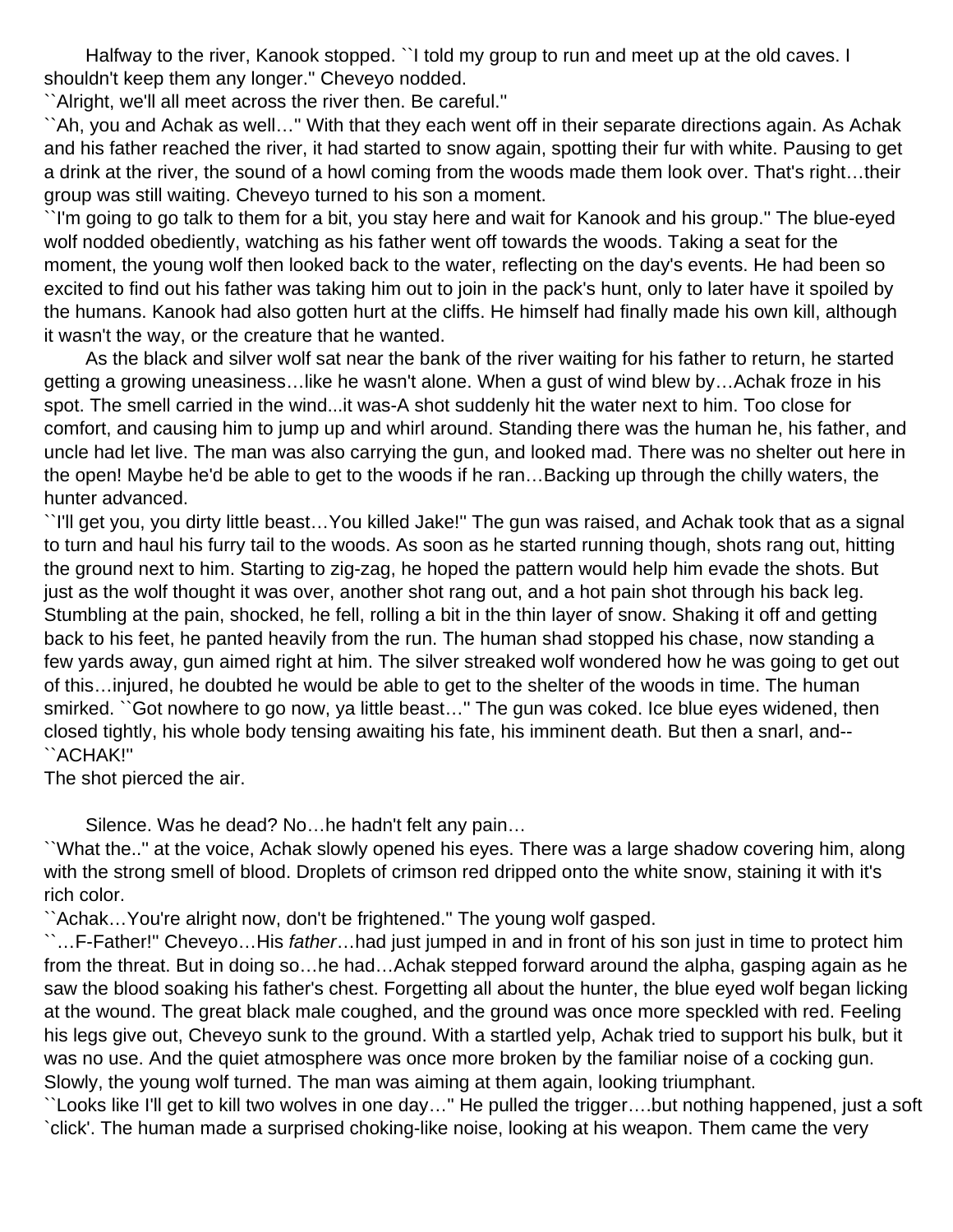welcomed sound of wolves from their pack's howls. They were approaching their fallen leader and his son, hackles raised, eyes wild, and fangs bared. Slowly, the hunter backed up, dropping the gun into the snow, then turned and ran. A few of their pack mates gave chase.

 Now with that threat gone, Achak turned back to his inured father, nudging him with his muzzle. Cheveyo's dulled golden eyes opened a moment tiredly, and he took a raspy breath.

``Come on father, we have to go now…'' The stained ground under the alpha was spreading rapidly, and it was beginning to scare the younger wolf, causing his voice to shake. ``Please, you have to get up…'' Moving to Cheveyo's side, he pushed, trying to get his father to his feet. Why wasn't his father not even trying?! Tears started stinging his bright eyes. ``Father! We have to go home now!''

...Achak..." if not for their good hearing, the weak voice of the black wolf would not have been heard. ``…I'm not…going home with you…'' His son shook his dark head, ears going back in disbelief.

``Achak...listen to me…'' The silver streaked wolf closed his eyes, holding back tears, but listened. ``I'm so proud of you…you've grown into a strong and caring wolf. I feel at ease…leaving the pack to you, my son. Take care…of your siblings and mother…and tell your uncle I'm sorry…'' the dull golden eyes closed, and coughs racked the large wolf's body.

``Father!'' This couldn't be happening! His father was…was dying!

``Grow strong…Achak…and become a great and wise leader….'' with a fond little smile, a sigh was the last thing to leave the older wolf's body….then nothing. At first Achak didn't want to believe it, tail tucked in beneath him, he nudged at his father's face.

``Father…?'' Nuzzling the body, he laid down next to it, and buried his face in the silky jet black fur. But there was no reply, or movement. The black and silver wolf couldn't hear the once strong beating of the other's heart within his chest. ``…F-father…'' Now realizing the impossible had happened, the salty tears ran down his black and silver colored face.

 Emerging at a run from the trees, but stopping at the sight before him, Kanook was frozen in place. The mighty black wolf...his best friend! Laying on a crimson stained ground...and the sobbing Achak at his side. Slowly, the other wolves emerged after their co-leader, each with the similar expression of shock, pain, or sorrow.

 Finally raising his head, his face soaked with tears, Achak sat up, head hung, with tears still running freely down his young face. But then he raised his head, and the most mournful, heartbroken, yet beautiful howl sang through the air, piercing every wolf's heart. For today was and would always be remembered…

#### **The day Cheveyo: Leader, father and mate…died.**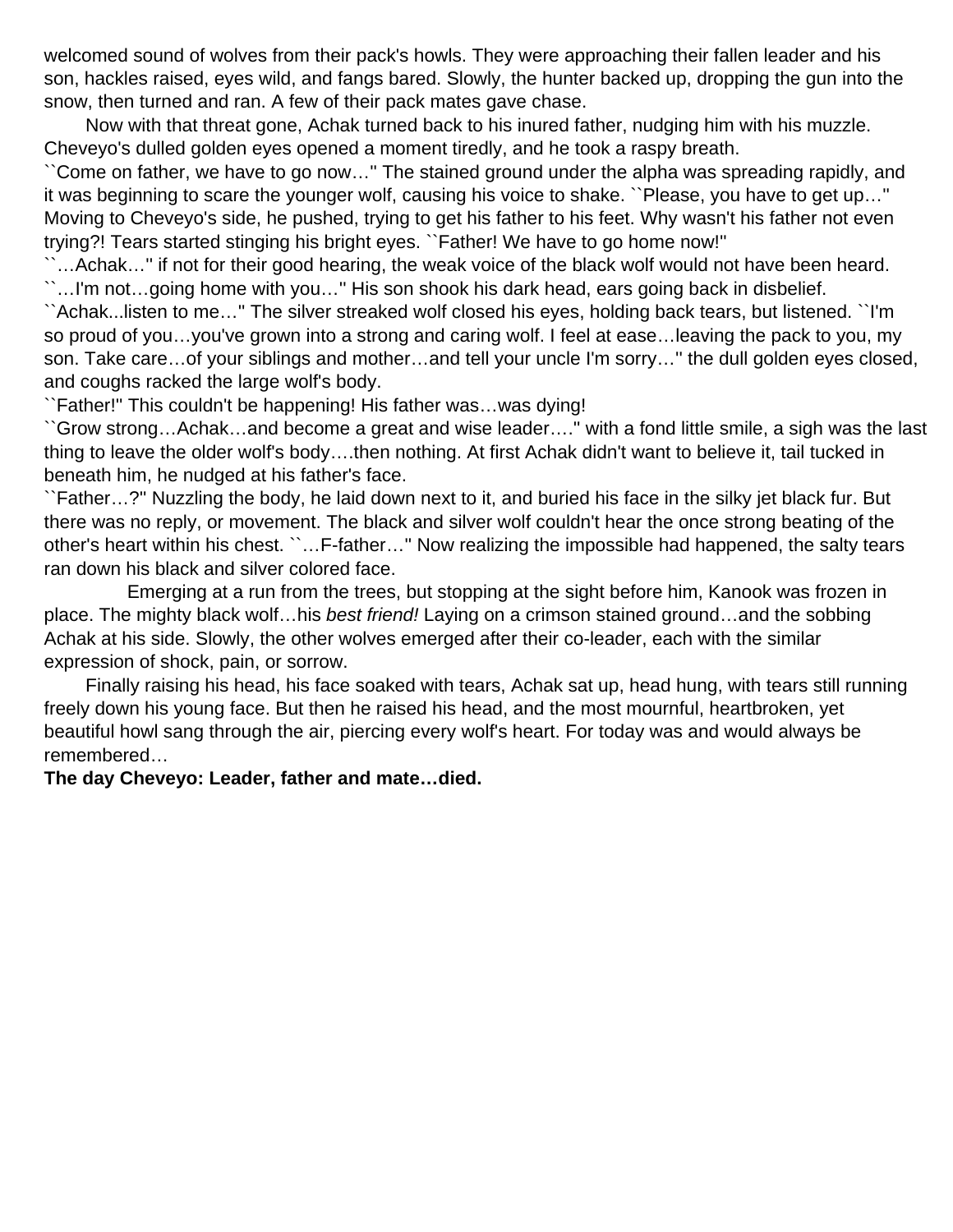# **4 - Change of Heart**

<span id="page-11-0"></span> Nome 1926, a light snow was falling. It was quiet, but life still went on, hidden. Quickened paw-falls through the snow, then claws against rock. A young, out of breath voice rang out through the cave. ``Leader!'' The scout's brown fur was spotted with snow as he waited outside the pack's caves, his breath making smoky white fog. ``Leader?''

``What is it, Nuka?'' Came the deep, mellow voice from the cave.

``I've spotted intruders entering our territory!''

``Intruders? Of what kind?''

``Human sir! And being pulled by dogs.'' there was a moment of quiet, then the sound of shuffling and soft clicking of claws. The pack's alpha, Achak, stepped out into the open, the snow already spotting his black and silver fur with white.

``Humans you said? You sure…?'' the scout blinked, then nodded.

``Yes, sire! Positive!'' Bright blue eyes narrowed, looking out towards the woods.

``Show me.'' Nodding, the scout nodded, turning to lead his alpha to the lookout cliffs.

At the cliffs, the brown wolf looked out a moment, then turned to Achak.

``There, leader, coming straight from the north…'' Moving aside so the bigger wolf could step up and look, Achak did so, looking out in the direction pointed, then his eyes narrowed again. He had seen. Humans…and their…**pets.** The silver streaked wolf hated both. The humans for invading their land, blaming wolves for things for crimes they didn't commit But above all, he hated them because…they had killed his father. Since then, he had turned cold towards the human race, the hatred blinding reason. With dogs...he didn't necessarily hate them, but they still working under man, willingly. Slaved, was more like it, to Achak. Dogs pulled those sleds for them, hauled, aided in hunting for them…protected. It made the black wolf scoff. The humans had clouded their minds. Nothing would change the image humans had created for him.

 As the sled pulled closer, Achak could made out several of the dogs, and their `slave driver'. There were seven dogs together, hooked up evenly with straps. As they got closer, the alpha could see that in the lead was a red and light cream colored dog. Female. She looked sleek, yet muscled in the right places for the work. But there was something about her that the black and silver wolf couldn't place. Her scent... it was unlike the other dogs.

 They were passing below the wolves now. Achak watched with mild interest, but mostly contempt, as they female stopped, sniffing the air a moment. The other dogs seemed either confused or worried. They all followed the female's gaze as it landed on he alpha and a few other wolves that had now gathered around him. As the pack gazed down at the domestic dogs, who all became frightened at the sight of them, the lead female stood still, eyes holding not fear…but, interest? Captivation? Achak gazed right back at her indifferently, his bright piercing ice blue eyes cold. After a moment of staring, Achak broke the contact and turned around to his pack, motioning them to leave. He wanted nothing to do with the dogs and human, and definitely didn't want to put the pack in danger. Once they were out of site of the intruders, Takoda trotted up to his alpha and brother.

``Achak?'' It was clear in his voice that the gray wolf was worried.

``We'll keep an eye on them until they pass through the territory.''

``You don't think they'll be any trouble, do you?'' Achak looked to this sibling, stepping over to him. Takoda didn't like fighting. He was passive and peaceful, and would try and avoid it any way possible. Ayashi was the same.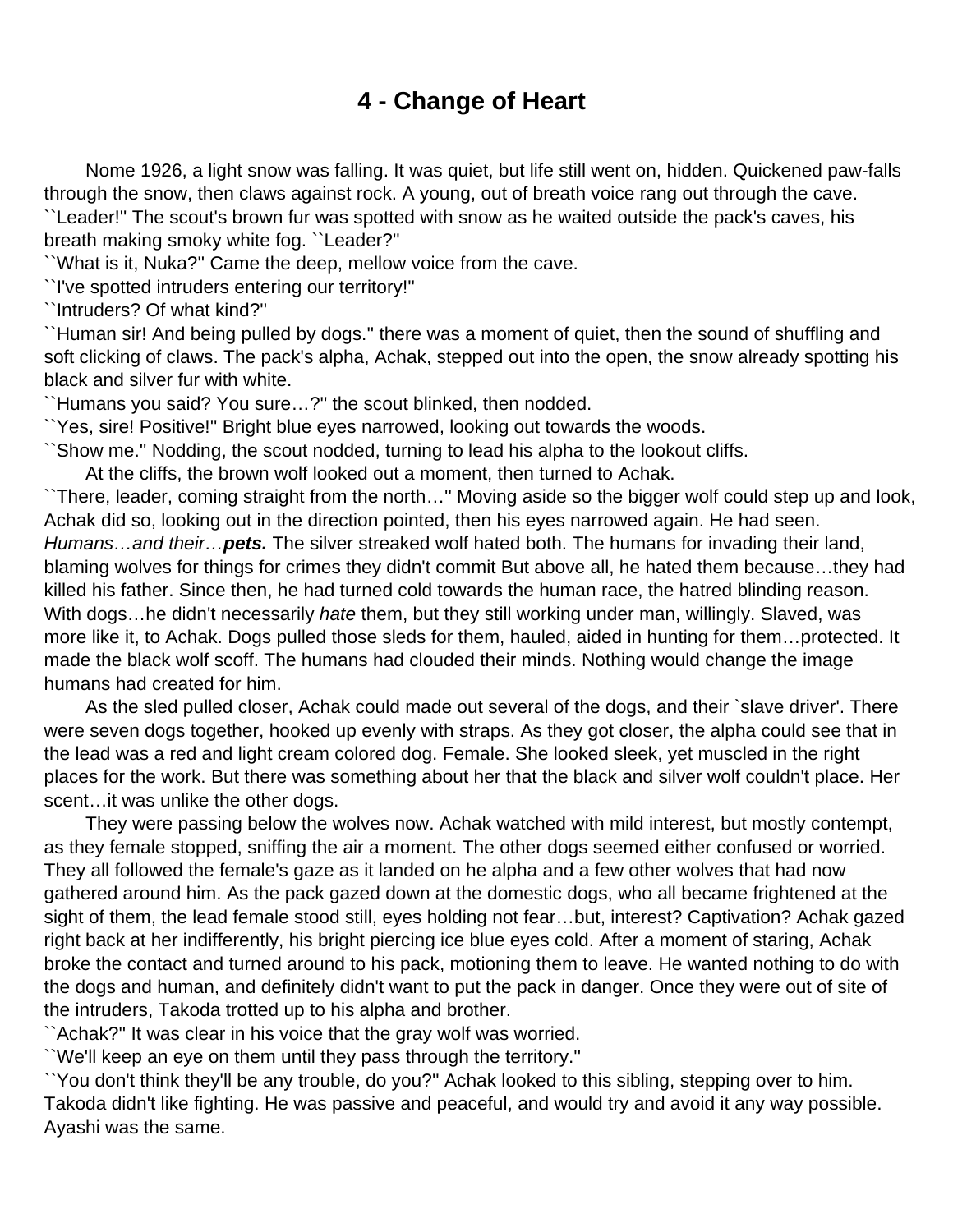Nuzzling his brother, ice blue eyes locked with golden in reassurance. ``Don't worry…'' A tail wag. Everything would work out. He'd make sure of it.

 He had decided to do it himself; patrol after the sled. It took a bit to catch up to it, but Achak was in top shape, and eventually caught up, but stayed a good distance from the group for now, since it was out in the open. Staying downwind, the alpha started observing the intruders again. Something had changed since last he'd seen them. The red female dog was no longer in the lead. In the lead now, there was a smaller lean gray and white dog. And by the looks of how it would wander and weave, the dog didn't know what it was doing at all.

Pathetic... Achak thought as he watched on. The female was behind the gray dog, and was looking none too happy about the new position arrangements. Her dark eyes were just barely containing her rage. She would snap or snarl at the lead dog's legs. But the silver streaked wolf's interest perked when the gray dog then slowed to a stop…then laid down in the snow! Achak wasn't sure if it was defiance or if the dog was just lazy, but the female clearly didn't care, and jumped the other, biting his neck. That seemed to do the trick, as the dog leapt up and shot off again…but in the wrong direction. And no matter how much the human shouted and tried to redirect the dog, it was off course. It wasn't long before the team stopped to rest since it was getting dark. Thankfully it was near a wooded area, so the black and silver wolf could stay out of sight and still keep an eye on the sled team.

 Watching, the wolf followed with his eyes as the red female stalked around camp, clearly irritated about the day's events. She was looking for something it seemed…or someone. The gray and white dog. And sure enough, as she found him, it was clear who was dominant between the two, a fight soon broke out. And Achak noted that the gray dog and the female both fought fiercely, each getting in their own hits and attacks. Just as he thought it was getting mildly interesting, the human decided to come and try to break the two dogs apart. That was a disaster waiting to happen in the alpha's mind. He knew exactly what was going to happen here. When angered, any creature is unpredictable, and could lash out at anything or anyone. Sure enough, as the man grabbed the female by the scruff to pull her away from the other dog, she whirled and snapped at him with a snarl. With a yelp, the man pulled away with a grimace of pain, the dog's fangs having gotten through the leather to draw blood. But now it seemed that the female noticed just what she'd done, because her mood changed once more. Her dark eyes widened in realization and horror, her tail curling in under her. Having been freed, she backed up, keeping her widened eyes on her master, lowering down to the ground.

 The silver streaked wolf watched on as he heard the human make a sort of hiss, looking from his bleeding hand to his lead dog. Then he moved forward and grabbed her by the scruff, and threw her down, even kicking her. That surprised Achak somewhat, but then thought better. Humans were disgusting, thinking they could attack anything and everything they wanted. He would never feel any different about them, and no one would ever change his mind. The female yelped as she was attacked, scrambling back up to her paws before darting off. To Achak, this was all in the man's wrong, for being blinked to the ways of his dogs. For a few more moments, nothing happened in the clearing; the man tended to his hand was soon boring the wolf. As far as he was concerned, the alpha knew the human deserved the wound. Turning around, the dark wolf was about to leave when he saw more movement. The scrawny gray dog was being hooked back up, along with the others. Were they just going to leave? Was the man not going to wait for the female to come back, though he doubted she would? Listening and watching again, he blinked. The sled started forward--they were leaving! With a scoffing snort, the large wolf scowled. He couldn't believe what he was witnessing, but then again he could. Now that the sled was moving out again, it wouldn't be long until they crossed the border of his territory. There was no need to follow them anymore. Turning around back towards where he'd come, Achak padded off silently.

However, half-way back, the alpha male paused. For some reason, he had the sudden urge to go